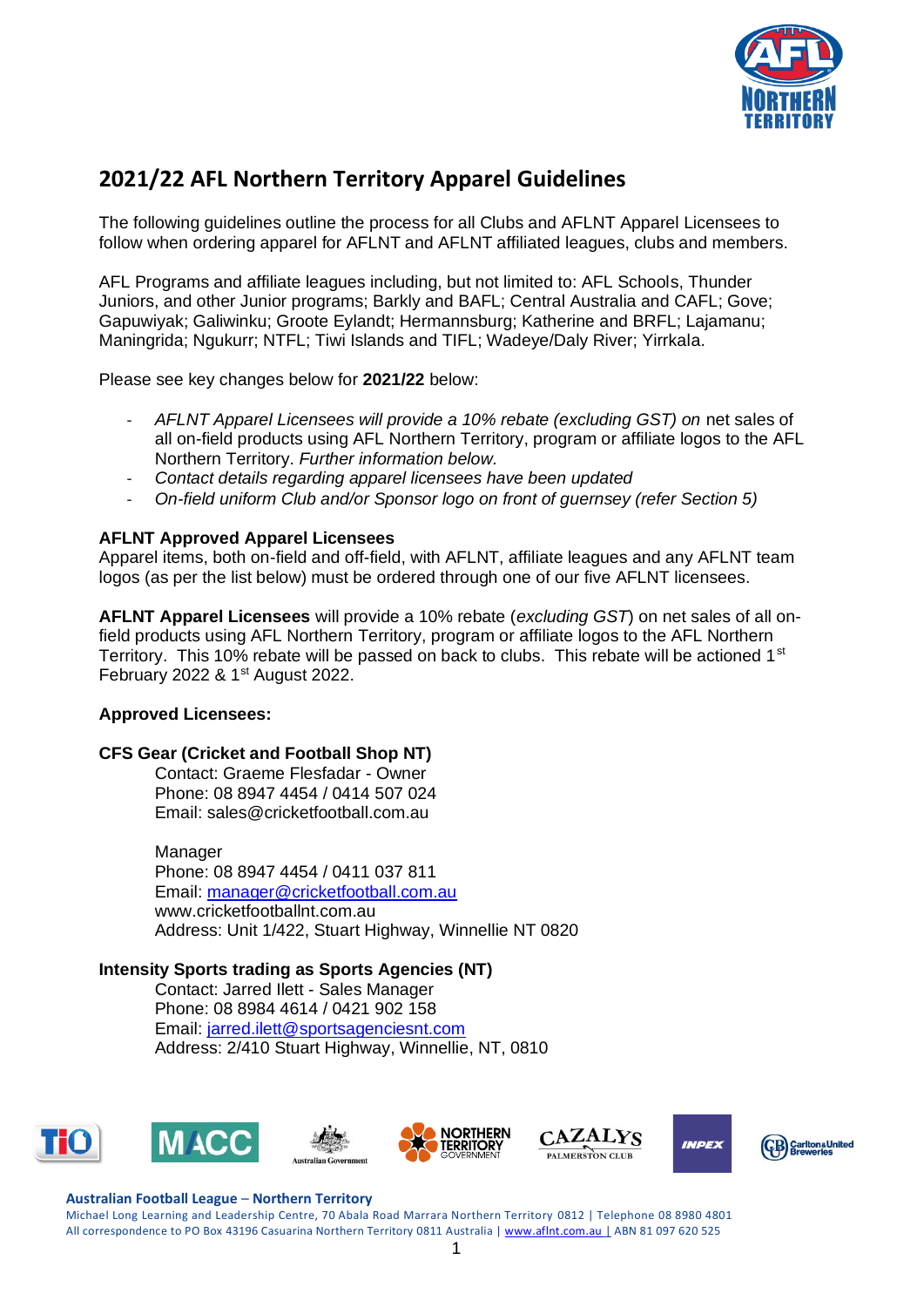

## **Belgravia Sports (formally JS Sports)**

Contact: Joe Siciliano – Operations Manager Phone: 08 8281 7155 / 0402 327 454 Email: [jsiciliano@belgraviasports.com.au](mailto:jsiciliano@belgraviasports.com.au) [www.belgraviasportsapparel.com.au](http://www.belgraviasportsapparel.com.au/) Address: 98 Rundle Road, Salisbury South, South Australia, 5106

### **Sports Centre Pty Ltd**

Contact: Toni Shannon – Sales Manager NT Phone: 0412 907 974 Email: [toni@sportscentre.com.au](mailto:toni@sportscentre.com.au)

Adam Knight – General Manger Phone: 08 7132 0061 Email: [aknight@sportscentre.com.au](mailto:aknight@sportscentre.com.au) Address: 749 Port Road Woodville, SA, 5011 www.sportscentre.com.au

#### **ISC Sports**

Contact: Joel Kay – SA / NT Account Manager – ISC Teamwear Phone: 0429 873 118 Email: [jkay@iscsport.com](mailto:jkay@iscsport.com) www.iscsport.com

#### **Samples and Artwork Proofs:**

The AFLNT Commercial Operations Department must sign-off on all final artwork and design samples prior to production for all new items that include any of the logos as specified above. Final artwork must include size specifications of all logos/ emblems on the garment (as per the below guidelines).

If the AFLNT or any program or affiliated logo is reproduced incorrectly without proper approval and/or at a lower standard than outlined in the AFLNT Guidelines the supplier will reproduce the items in question at their cost.

AFLNT reserves the right to make any final decisions based on the information available at the time.

#### **1. Approval Process**

For apparel orders, please forward all requests in the first instance to the general enquiries email NTCommercial@afl.com.au. For apparel approvals (e.g. NTFL club guernseys) – this is a process that is managed jointly with Football Operations. Turnaround time is 1-2 working days.



#### **Australian Football League** – **Northern Territory**

Michael Long Learning and Leadership Centre, 70 Abala Road Marrara Northern Territory 0812 | Telephone 08 8980 4801 All correspondence to PO Box 43196 Casuarina Northern Territory 0811 Australia | [www.aflnt.com.au](http://www.aflnt.com.au/) | ABN 81 097 620 525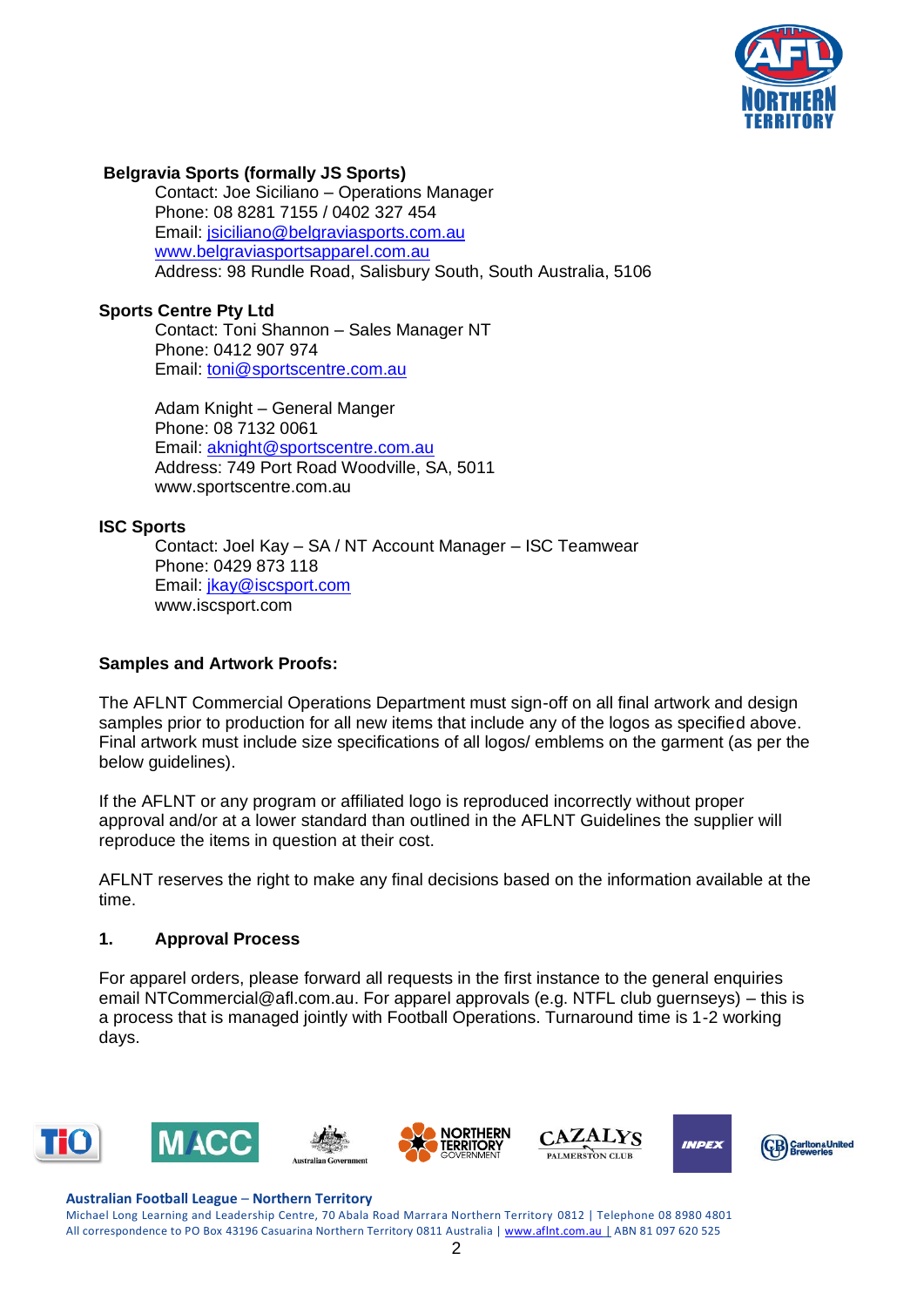

## **2. Your Competition Manager (for Clash approval)**

AFLNT will seek internal approval from Football Operations in all competitions based on current by- laws and regulations (refer below) *\*For full details please refer to the information attached which is extracted from the bylaws*

## **1. On-Field Uniform (Player) as per visual on page 6 & 7.**

- 1. Front of Player Guernsey
	- 1.1 AFLNT Logo, size and design as approved by AFLNT Commercial Operations Department, placement right chest pocket area of the uniform.
	- 1.2 Competition Logo, size and design as approved by AFLNT Commercial Operations Department, placement right chest pocket area of the uniform immediately underneath the AFLNT logo.

In the event of no competition lockup, the AFLNT logo will be the sole logo in this area.

1.3 Manufacturer's Logo, size and design as approved by AFLNT Commercial **Operations** 

Department, placement centre at the bottom of the neckline of the uniform.

- 1.3.1 Recommended width 6cm
- 1.3.2 Recommended height 4cm
- 1.3.3 Must not exceed 24 sq cm
- 1.4 A sponsor logo can be placed on the left chest pocket area of the uniform directly opposite the competition logo;
	- 1.4.1 Recommended width 14cm
	- 1.4.2 Recommended height 6.5cm
	- 1.4.3 Must not exceed 91 sq cm
- 1.5 A club logo or a second sponsor logo can be placed on the left chest pocket area of the uniform, 2cm above the sponsors logo:
	- 1.5.1 Recommended width 8cm
	- 1.5.2 Recommended height 7.5cm
	- 1.5.3 Must not exceed 60 sq cm
- 1.6 Alternatively, if a club logo is not used on the front of the uniform, the entire space provided can be utilized for one sponsor logo in which case;
	- 1.6.1 Total area must not exceed 151 sq cm



#### **Australian Football League** – **Northern Territory**

Michael Long Learning and Leadership Centre, 70 Abala Road Marrara Northern Territory 0812 | Telephone 08 8980 4801 All correspondence to PO Box 43196 Casuarina Northern Territory 0811 Australia | [www.aflnt.com.au](http://www.aflnt.com.au/) | ABN 81 097 620 525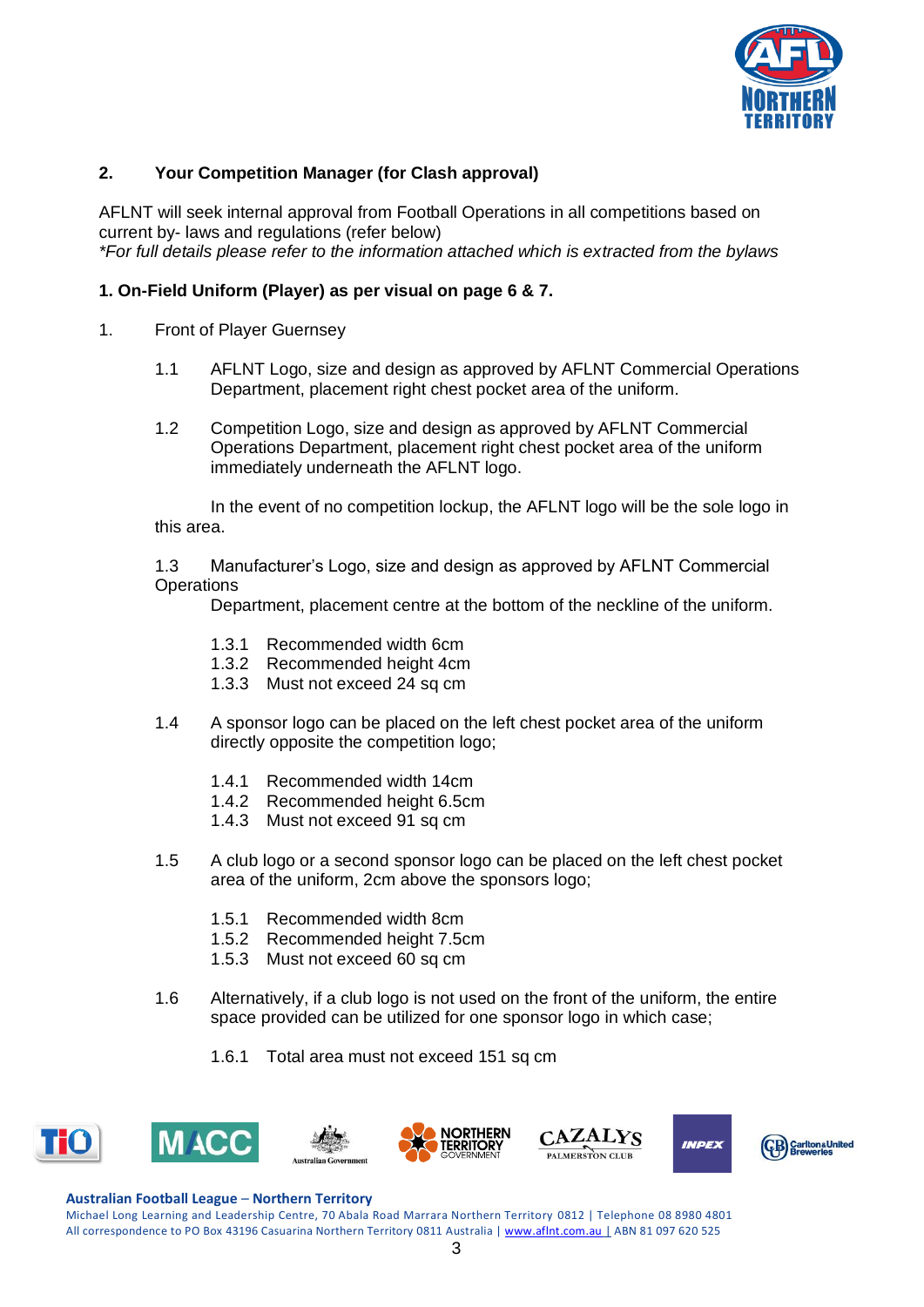

- 1.7 A sponsor logo can be placed on the front of the uniform. The logo must be positioned and centred underneath the AFLNT logo with a minimum of 10cm clear space between the AFLNT logo and the sponsors logo.
	- 1.7.1 Recommended width 17cm
	- 1.7.2 Recommended height 10cm
	- 1.7.3 Must not exceed 170 sq cm
- 2. Rear of Player Guernsey

2.1 A sponsor logo can be placed on the back of the uniform. The logo must be positioned and centred underneath the player number with a minimum of 1cm clear space between the number and the logo;

- 2.1.1 Recommended width 30cm
- 2.1.2 Recommended height 8cm
- 2.1.3 Must not exceed 240 sq cm
- 2.2 Club logo/text pertaining directly to the club, its origins or history can be placed on the back of the uniform. The logo must be positioned and centred above the player number with a minimum of 2cm clear space between the number and the club logo/text;
	- 2.2.1 Width must not exceed 6cm
	- 2.2.2 Height must not exceed 4cm
- 2.3 Manufacturer Logo, size and design as approved by AFLNT Commercial Operations Department, placement centre at the top middle of the uniform under the neckline.
	- 2.3.1 Recommended width 6cm
	- 2.3.2 Recommended height 4cm
	- 2.3.3 Must not exceed 24 sq cm
- 3. Front of Player Shorts
	- 3.1 AFLNT logo, size and design as approved by AFLNT Commercial Operations Department, placement right hand side (hip region) of the shorts – recommended 6.5cm x 6.5cm
	- 3.2 A club logo may be placed on the left-hand side (hip region) of the shorts;
		- 3.2.1 Recommended width 8cm
		- 3.2.2 Recommended height 7.5cm
		- 3.2.3 Must not exceed 60 sq cm
	- 3.3 A Sponsors Logo may be worn on the front of each leg of the shorts;



#### **Australian Football League** – **Northern Territory**

Michael Long Learning and Leadership Centre, 70 Abala Road Marrara Northern Territory 0812 | Telephone 08 8980 4801 All correspondence to PO Box 43196 Casuarina Northern Territory 0811 Australia | [www.aflnt.com.au](http://www.aflnt.com.au/) | ABN 81 097 620 525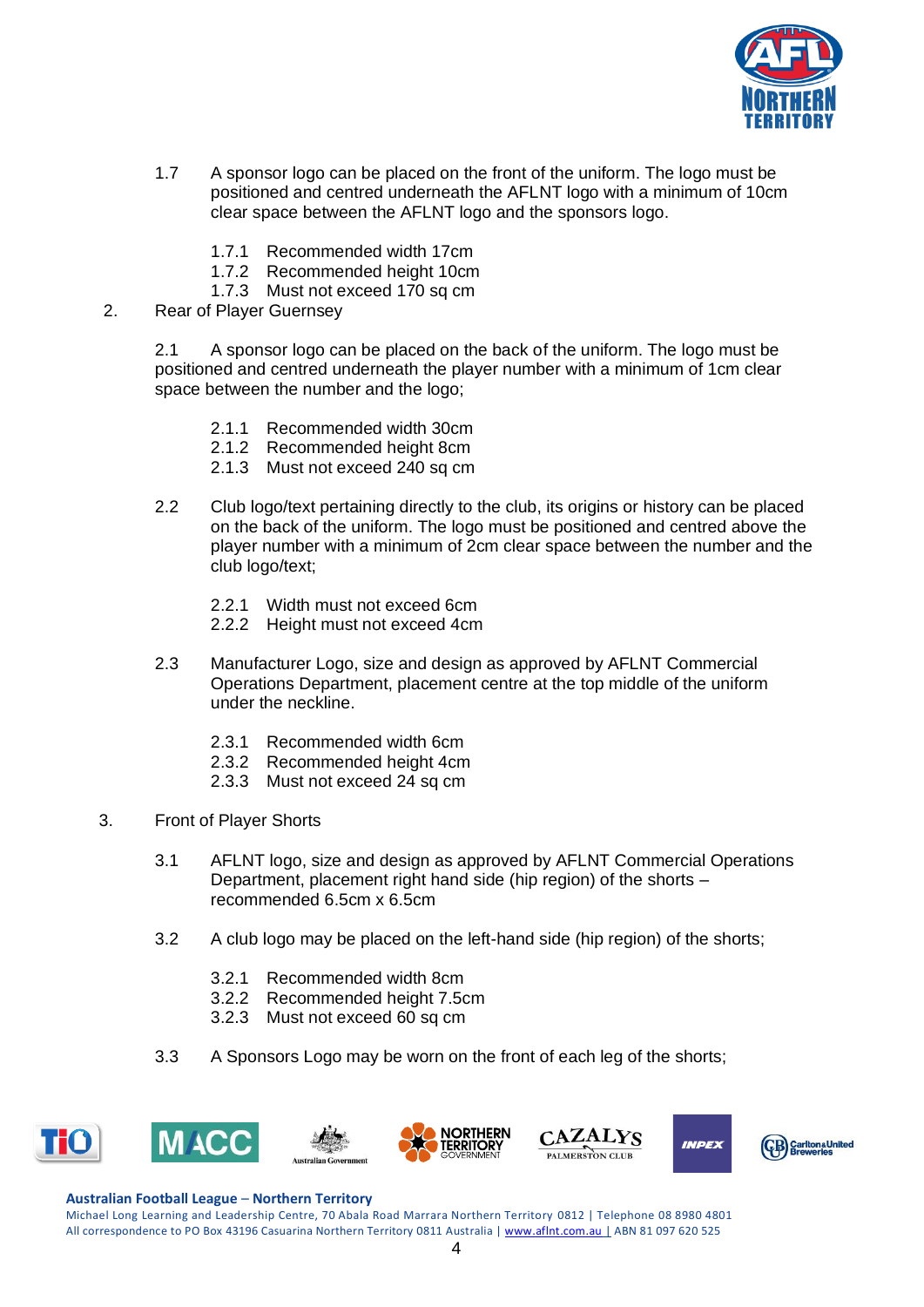

- 3.3.1 Recommended width 10cm
- 3.3.2 Recommended height 6cm
- 3.3.3 Must not exceed 60 sq cm
- 4. Back of Player Shorts
	- 4.1 A manufacturer's logo can be placed on the back of the shorts.
		- 4.1.1 Recommended width 4 cm
		- 4.1.2 Recommended height 4 cm
		- 4.1.3 Must not exceed 16 sq cm

## 5. **All other Support Uniforms**

- 5.1 NTFL Premier League Men's & Women's runners and support staff uniforms (tshirts and shorts) will be provided by AFLNT. If NTFL Clubs wish to add a sponsor logo to their support uniforms, each club will need to cover this cost and have the logo design, size and location approved by AFLNT.
- 5.2 All other divisions and leagues need to follow the guidelines for 1. Front of Player Guernsey, for the front of the runner's shirts and 3. Front of Player Shorts for the runner's shorts. The following guidelines apply for the rear of the runner's shirts:
	- 5.2.1 The word 'Runner' must be emblazoned across the back of the runner's shirt in Black Calibri 40-point Font.
	- 5.2.2 A sponsor logo can be placed on the back of the uniform. The logo must be positioned and centered underneath the word 'Runner' with a minimum of 1cm clear space between the word and the logo;
		- 5.2.2.1 Recommended width 30cm
		- 5.2.2.2 Recommended height 8cm
		- 5.2.2.3 Must not exceed 240 sq. cm
- 6. A logo or other badge cannot be placed on a playing uniform unless the design and location of that logo or badge has been approved by AFLNT.
- 7. Visual of logo (refer attached)





#### **Australian Football League** – **Northern Territory**

Michael Long Learning and Leadership Centre, 70 Abala Road Marrara Northern Territory 0812 | Telephone 08 8980 4801 All correspondence to PO Box 43196 Casuarina Northern Territory 0811 Australia | [www.aflnt.com.au](http://www.aflnt.com.au/) | ABN 81 097 620 525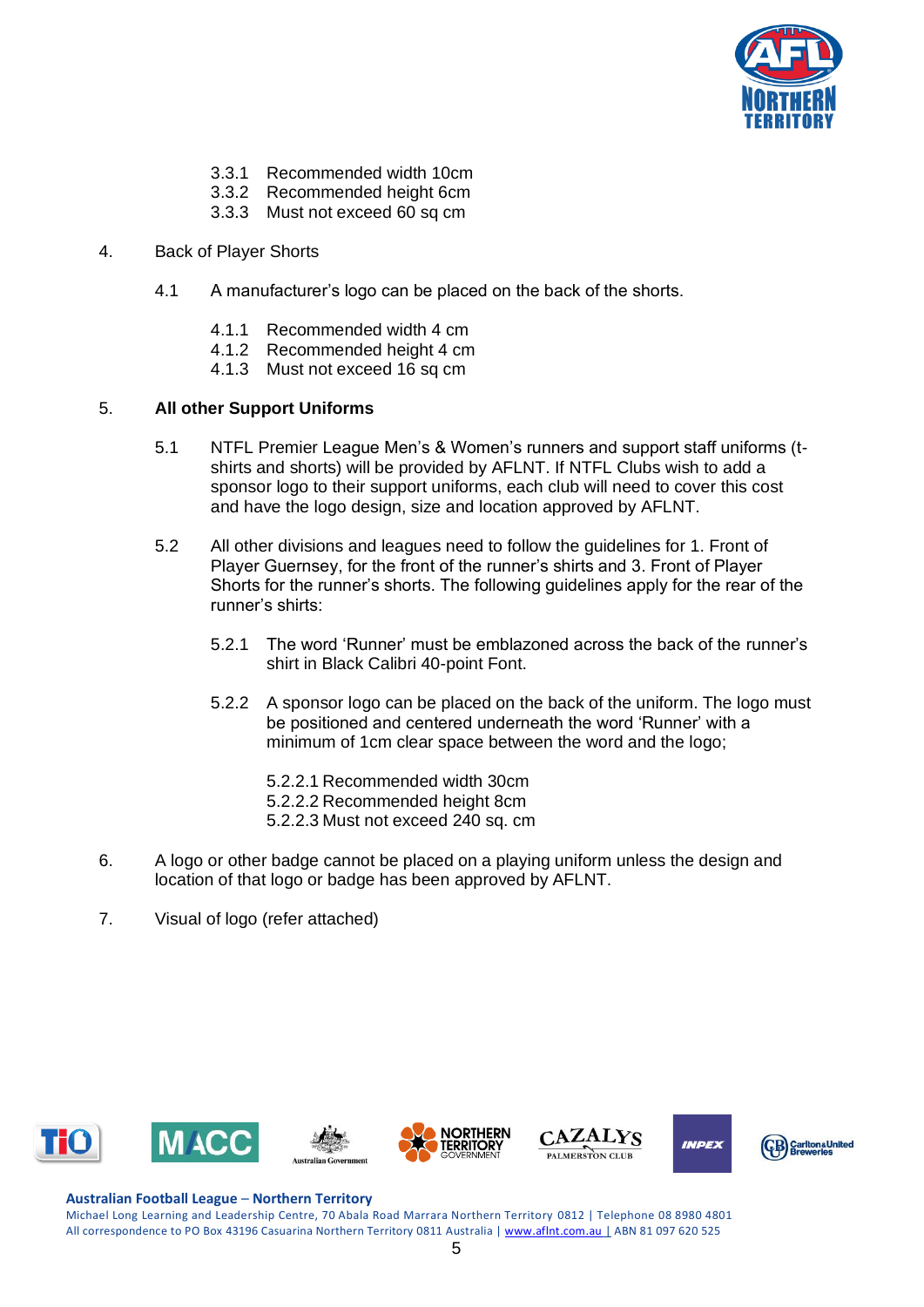